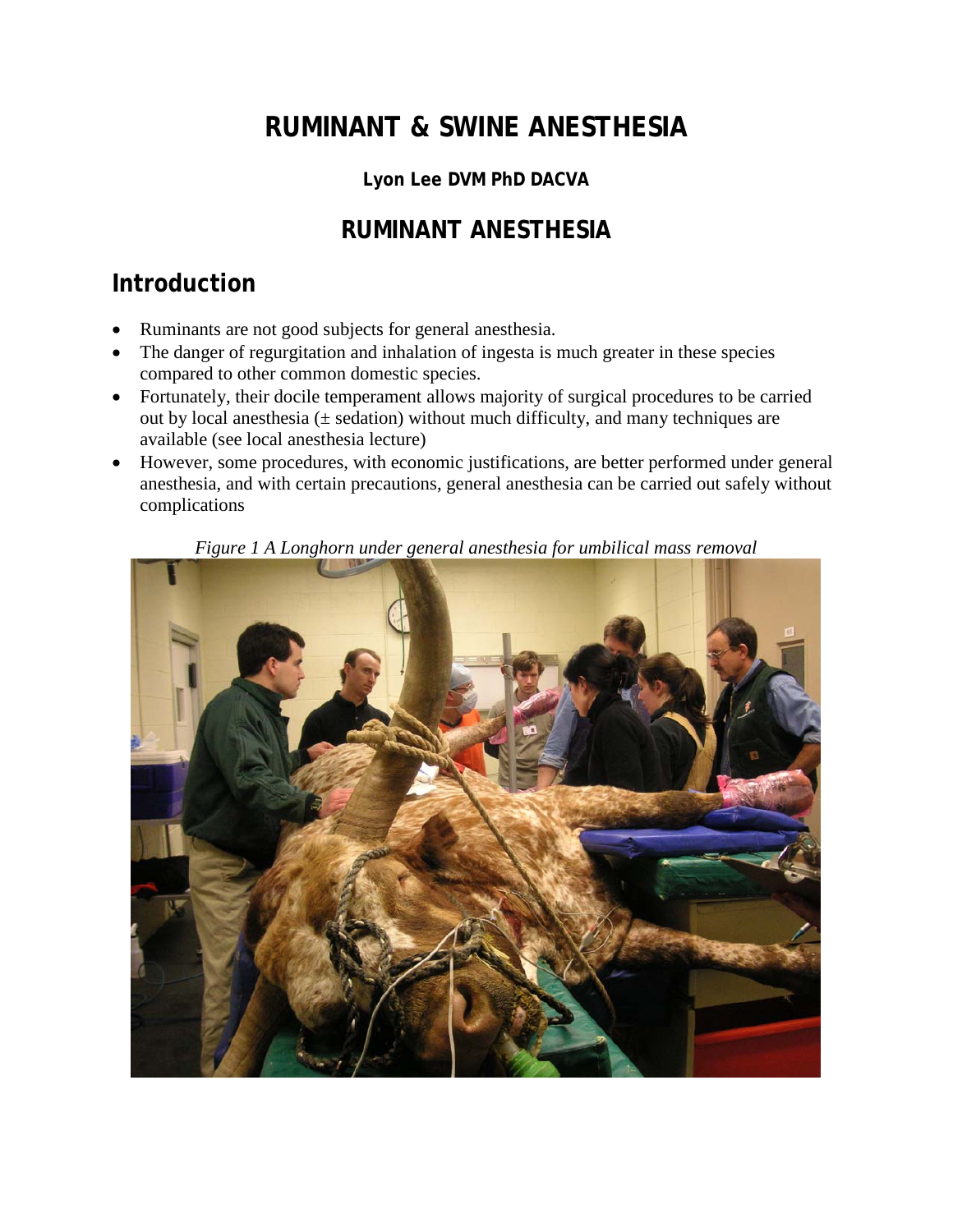- Adult cattle carries greater risk of developing myopathies and neuropathies following prolonged recumbency, so good positioning and protective padding must be ensured
- Following recumbency esophageal opening is submerged in ruminal contents, normal eructation can not occur, and gas accumulates. The degree of bloat depends on the amount of fermentation and on the length of time that gas is allowed to accumulate
- Gross distension of the rumen becomes a hazard if anesthesia or recumbency is prolonged and regurgitation can follow from this
- In addition, the weight of the abdominal viscera and their contents prevents the diaphragm from moving freely on inspiration and ventilation becomes shallow, rapid and inefficient for gas exchange within the lungs.
- In unfortunate circumstances, the aspirated regurgitatants obstruct the airway, cause asphyxia, and bring the patient to death within 24 hours of developing the complication.
- The danger of regurgitation can be minimized by:
	- o Starvation prior to anesthesia
	- o Water deprivation prior to anesthesia
	- o In lateral recumbency, elevating the neck to avoid easy regurgitation and positioning the head sloped down to facilitate drainage of saliva (large amount produced) and other intraoral materials.
	- o Passing down a stomach tube so as to allow drainage of ruminal materials (and also accumulated gas) during the recumbency
	- o Cleansing solid materials in the mouth at the end of anesthesia, and leaving the ET tube with the cuff inflated until the animal is in sternal recumbency, is swallowing and is able to withdraw its tongue into the mouth
- Important consideration is the use of anesthetics to those animals for human consumption. Most anesthetic drugs are not approved for use in food animal species and these drugs are administered on extra-label use basis. If animals were to be shipped to market, and a residue is found, an individual who administered the drug can be prosecuted. Additional information on the withdrawal time for anesthetics in food animals can be obtained at [FARAD Digest:](http://www.cvm.okstate.edu/courses/vmed5412/pdf/farad.pdf)  [Extralabel use of tranquilizers and general anesthetics \(JAVMA, Vol. 211, No. 3,](http://www.cvm.okstate.edu/courses/vmed5412/pdf/farad.pdf)  [302-304\)](http://www.cvm.okstate.edu/courses/vmed5412/pdf/farad.pdf)

# **Preanesthetic preparation**

- Calves and small ruminants should be starved of food for 12 hours and of water for 8 hours
- Adult cattle should be starved of food for 12-24 hours and of water for 12-24 hours
- Large mature bulls should be starved of food for 24-36 hours and of water for 24-36 hours
- Fasting neonates are not recommended due to potential for hypoglycemia
- Laboratory evaluation can provide useful prescreening information about the general health status of the patient and where possible must be carried out prior to anesthesia
- Do a physical examination to determine any abnormalities. Auscultate for cardiac dysrhythmias and murmurs, or abnormal lung sounds.
- Stabilize animal's physiology in debilitated animals (e.g. gastrointestinal disorder, dystocia)
- IV catheterization placement
	- o The common site of venous catheterization site both for large and small ruminats is jugular vein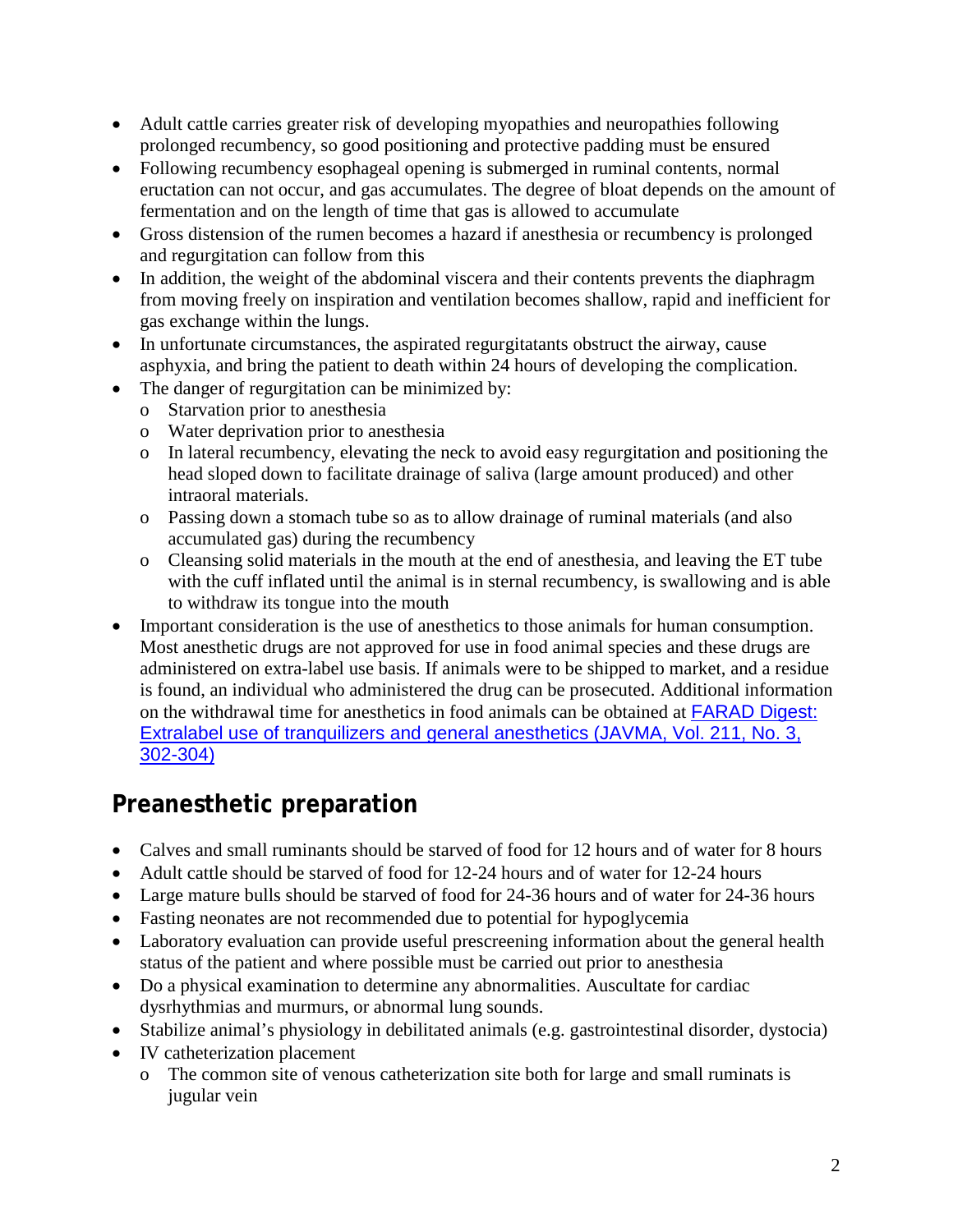- o In camelids, two sites are recommended; 3-4 cm dorsal to angle of ventral border of mandible, and cranial to the ventral process of  $5<sup>th</sup>$  cervical vertebra, for easier access to the jugular vein
- o Other veins for venous catheter placement include the auricular vein and the coccygeal vein
- o For jugular catherization 12-14 G for large ruminants, and 16 18 G for camelids and small ruminants are suitable

## **Preanesthetic agents**

- A good preanesthetic sedation facilitates smooth induction and has anesthetic sparing effect during maintenance
- There are a few choices available
- Sedative/opioid combination (neuroleptanalgesia) is most popular (e.g. xylazine and butorphanol; acepromazine and morphine), and provides better restraint and analgesia (the combination is synergistic, not merely additive) as preanesthetic medication

### **Acepromazine**

- Provides mild sedation
- Anti-arrhythmic
- Bull: penile priapism
- Requires at least 20 min for good effect even after IV injection, and 30 to 45 min when given IM
- Prolonged duration
- $0.025 0.05$  mg/kg IV
- Premedication dose of 0.04 mg/kg IV has minimal cardiovascular effect in healthy cattle
- It is recommended that IV injection not given in the coccygeal vein because of accidental coccygeal arterial administration and subsequent sloughing of the tail distal to the injection site
- Will cause hypotension (more so in old, debilitated, or hypovolemic animals) through direct myocardial depression and peripheral vasodilation
- Has been replaced mainly by alpha 2 agonists for sedation

#### **Diazepam/Midazolam**

- Minor tranquillizer
- Excellent muscle relaxation
- Minimal cardiopulmonary depression
- In small ruminants they can be used as premedicants, but in large ruminants they are usually administered as induction agent (e.g. combined with ketamine)
- $0.02 0.1$  mg/kg IV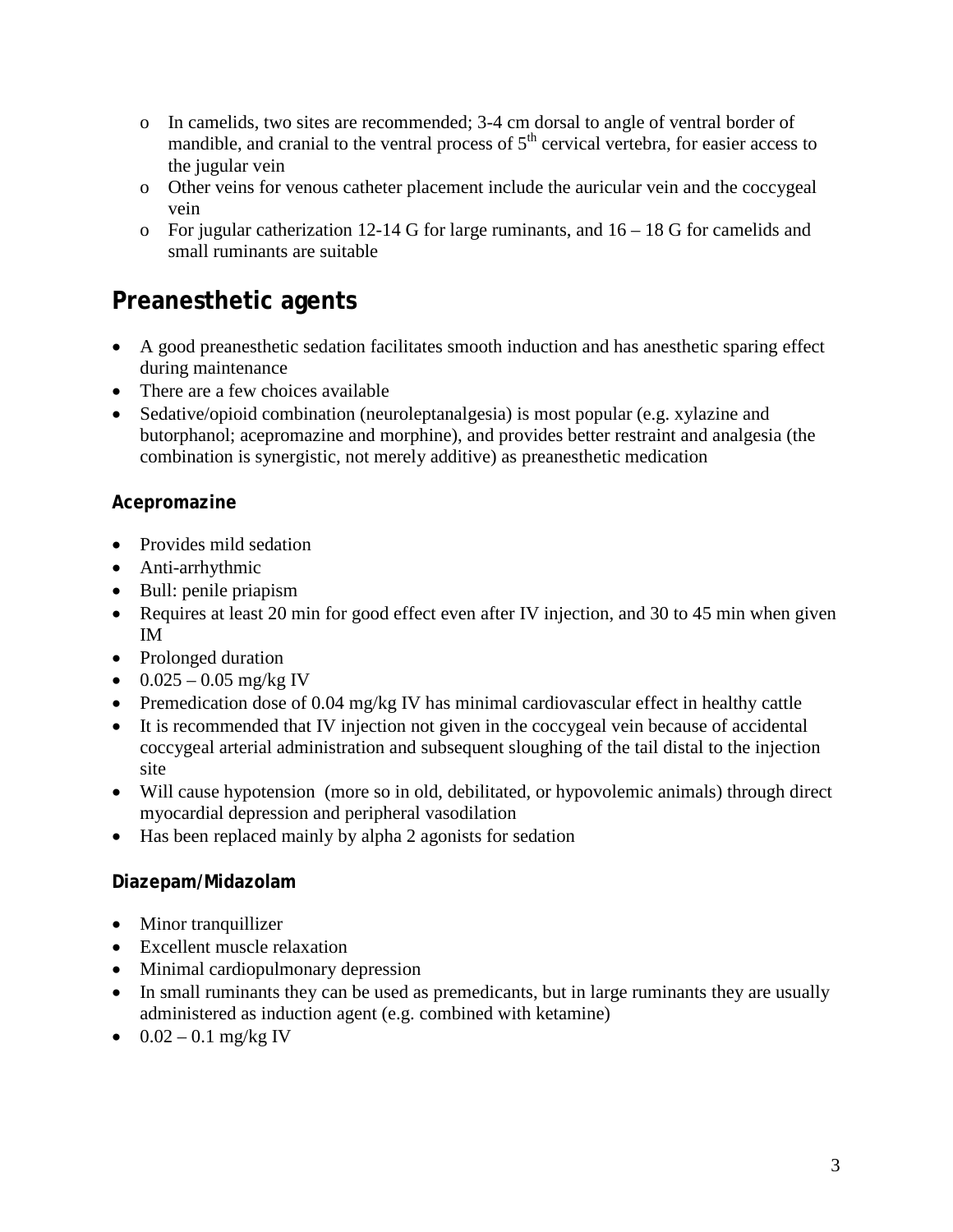### **Xylazine**

- A potent hypnotic which provides deep sedation and popular as premedicant
- Onset of action following IV injection at 2 min, reaching peak effect in 5 minutes.
- Dose dependent severe cardiovascular effect: bradyacardia, AV dissociation, myocardial depression (decreased cardiac output)
- May cause hypoxemia and hypercapnia and pulmonary edema (this is most notable/predicatble in small ruminants, particularly in the sheep)
- 0.01 0.1 mg/kg IV  $(1/10<sup>th</sup>$  of equine dose) in cattle
- 0.1 mg/kg IV provides sedation without recumbency but 0.2 -0.3 mg/kg IV provides recumbency in llamas
- 0.1 mg/kg IV will induce recumbency and light plane of anesthesia for an hour in cattle but recumbency may be induced even at a lower dose
- Some variation of sensitivity
	- o Herefords have been shown to be more sensitive than Holstein, and Brahmans seems most sensitive
- Other side effects
	- o Hyperglycemia
	- o Diuresis
	- o Sweating
	- o GIT motility depression
	- o Platelet aggregation
	- o Uterine contractions in cows. Detomidine in this regard has been regarded better alternative both in cows and mares.
- Reversal is carried out by using Tolazoline (or by other alpha 2 antagonists such as yohimbine or atipamezole) if indicated(e.g. for expedient recovery)

### **Detomidine**

- More popular in Europe (cheaper than xylazine)
- In contrast to xylazine, the dose is similar to those used in horses 2.5 10 mcg/kg IV
- Duration of sedation lasts 30-60 mins
- 40 mcg/kg IV will produce profound sedation and recumbency
- The pharmacologic effects of detomidine in cattle are very similar to those of xylazine in that it causes bradycardia, hyperglycemia, and increased urine production.
- Similar side effects in all other aspects with xylazine
- Precautions are similar to those given for xylazine.
- Less ecbolic than xyalzine in cattle

#### **Romifidine**

- Has been used in Europe for a while but only recently became available in the US
- 50 mcg/kg IV has been shown to produce recumbency in the sheep
- Longer sedative effect than xylazine or detomidine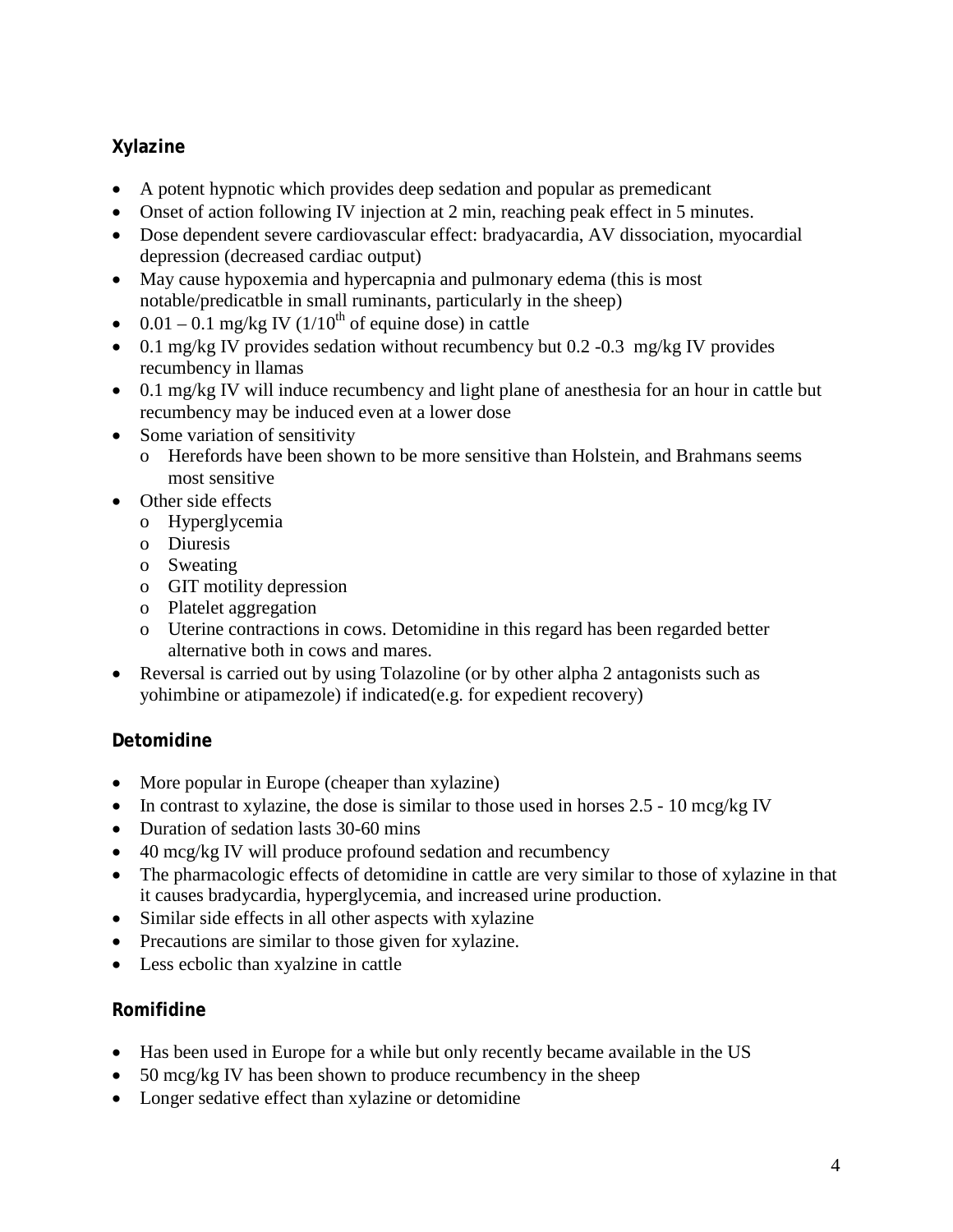• Similar in all other aspects with xylazine and detomidine

### **Medetomidine**

- Primarily used for sedating small animals (dogs and cats)
- 30 mcg/kg IM has been given to produce recumbency in calves and 10 mcg/kg IV to produce recumbency in the sheep
- Sedation lasts approximately for one hour

### **Butorphanol**

- Does not provide sedation in a predictable manner, and may induce behavioral alteration such as restless and bellowing
- $0.02 0.05$  mg/kg IV may provide sedation in cattle that are sick.
- The quality of sedation is improved when combined with xylazine (or other sedatives), along with improved analgesia
- Minimal change in HR, BP, CO when given alone
- Can be detected in the milk up to 36 hours

### **Anticholinergics**

- Use of atropine or glycopyrrolate may decrease volume of saliva secretion while making it more viscous, making more difficult for the tracheal cilia to clear aspirated saliva
- Ruminants have high level of atropinase, requiring more frequent and higher dosing of atropine
- Depression of gastrointestinal motility may induce abdominal discomfort or colic
- Anticholinergics are not routinely administered as part of preanesthetic medication in large or small ruminants, but can be given in the event of bradycardia
- Camelids are prone to vagal arrhythmias during intubation, and use of anticholibnergics is recommended; atropine 0.01-0.02 mg/kg IV, glycopyrrolate 2-5 mcg/kg IV

### **Drug combinations**

- More consistent degree of sedation can be obtained by sedative/opioids combination
- Common combination is use of xylazine 0.02 mg/kg IV with butorphanol 0.02 mg/kg IV, which produces a peak sedative effect within 5 minutes

# **Anesthetic Induction**

### **Ketamine**

- Ketamine alone will not cause seizure in cattle but the quality of induction is poor
- Ketamine is associated with increased muscle rigidity and excessive salivation
- Ketamine is better used in combination with other sedatives (most commonly with benzodiazepines or alpha 2 agonists)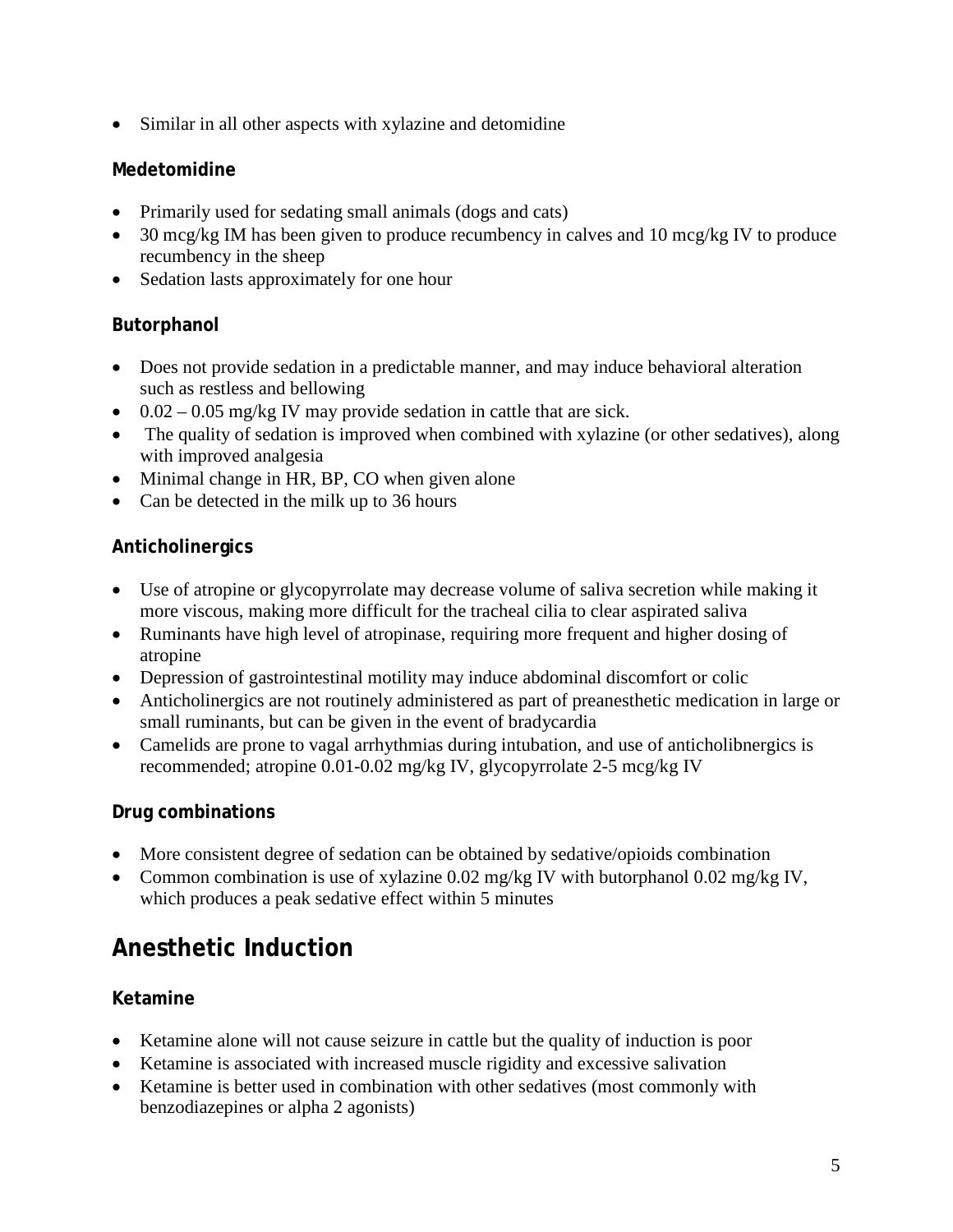• Ketamine may cause increased heart rate, cardiac output, and blood pressure

#### **Ketamine-Xylazine**

- Xylazine is given to adult cattle either IM at  $0.1 0.2$  mg/kg or IV at  $0.05 0.1$  mg/kg to produce deep sedation often recumbency. Butorphanol 0.1-0.2 mg/kg IV can be included in this combination for better analgesia and muscle relaxation.
- Ketamine is then given IV in doses of 2 mg/kg to induce anesthesia
- Often, ET intubation can be performed soon after the xylazine injection and before ketamine is given and whenever possible this should be done, as ketamine appears to produce copious salivation or an inability to swallow the normal saliva volume
- Hypoxia due to hypoventilation during the use of this combination has also been reported. For this reason, supplemental oxygen is recommended.

#### **Ketamine-Diazepam**

- This combination will produce less cardiovascular depression than xylazine-ketamine
- This combination is used for induction in xylazine premedicated animals in the dose of diazepam 0.1 mg/kg and ketamine 2 mg/kg given IV bolus which induces anesthesia in 60 seconds
- In calves and small ruminants 0.25 mg/kg of diazepam and 5 mg/kg ketamine can be combined and injected IV as a bolus or titrated to effect. Butorphanol 0.1-0.2 mg/kg IV can be included in this combination for better analgesia and muscle relaxation. This regimen provides approximately 15 minute of anesthesia

### **Tiletamine and Zolazepam (Telazol)**

- This pre-formulated preparation is very similar to ketamine-diazepam combination in many respects
- As it comes in powder form, other injectable anesthetics, sedatives or narcotics can be added to increase the potency of final constituent and ketamine and xylazine have been used successfully for this purpose
- Telazol 4mg/kg and xylazine 0.1 mg/kg combination produces anesthesia within minutes with analgesia lasting for 70 minutes in calves
- IV administration of Telazol to sheep at a dose of 12-24 mg/kg provides 40 minutes of general anesthesia sufficient for surgery, but was associated with cardiopulmonary depression and prolonged recovery. It may be more appropriate to administer a smaller initial dose (2-4 mg/kg IV) and administer additional Telazol as needed to prolong anesthesia.

#### **Guaifenesin**

- Guaifenesin is a centrally acting muscle relaxant that causes minimal cardiopulmonary depression.
- It is not recommended as a sole agent because it produces little if any analgesia.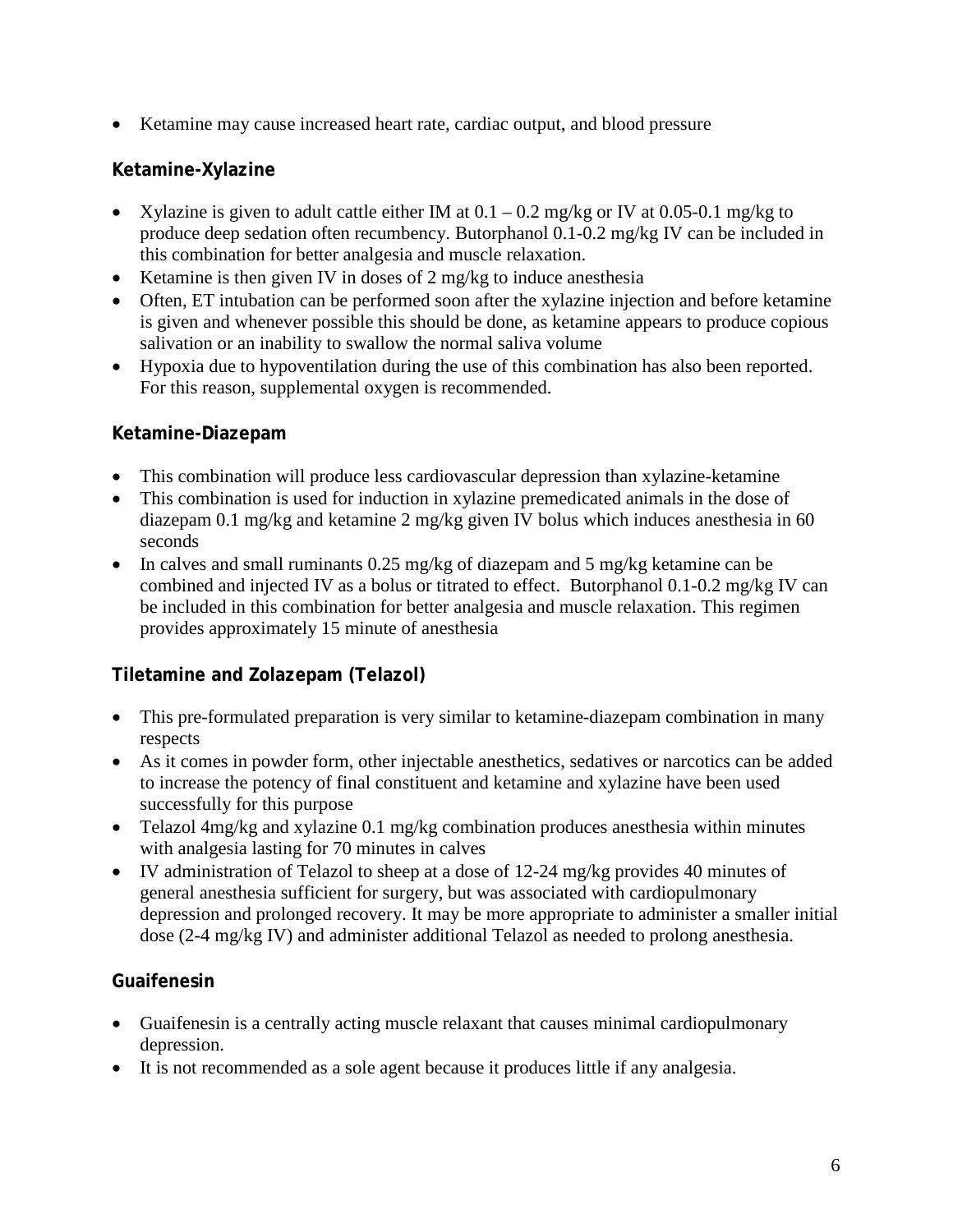- When used in combination with a thiobarbiturate or ketamine, induction quality is improved and a lower volume of these anesthetic agents is required.
- Triple-Drip (Guaifenesin / Ketamine / Xylazine or GKX)
	- o To mix triple-drip solution combine one liter 5% guaifensin (50 mg/ml, final concentration) with 100 mg of xylazine (0.1 mg/ml, final concentration) and 1 gram of ketamine (1 mg/ml, final concentration)
	- o Loading dose 0.5 -2 ml/kg is given as an IV drip "to effect" for intubation and then continue on a slow drip until the isoflurane has fully taken effect (usually 5-10 minutes).
	- o Alternatively, following xylazine-ketamine induction, guaifenesin-ketamine combination (there is no need to add xylazine as half life of xylazine is longer than ketamine in cattle) can be administered intermittently or CRI at the rate of 0.5 - 2 ml/kg/hr

### **Thiopental**

- The ultra-short acting thiobarbiturate, thiopental, provides approximately 10-15 minutes of anesthesia when used alone.
- Recovery is through redistribution of the agent from the brain into the other tissues
- Maintenance of anesthesia through continuing use of thiopental is not recommended due to accumulative effect and resultant prolonged recovery
- Maintenance of anesthesia for longer periods of time can be accomplished through the use of inhalation anesthesia.
- 6-10 mg/kg in unpremedicated animals provides 10-15 minute of recumbency
- Thiopental  $(2 \text{ g})$  can be combined with guaifenesin  $(50 \text{ g})$  and can be administered at 100 mg/kg guaifenesin-4 mg/kg thiopental titrated to effect
- Pentobarbital, a short acting barbiturate was a commonly used injectable anesthetic agent in ruminants but is largely replaced by contemporary induction agents.

## **Propofol**

- Propofol can be used in small ruminants or in calves for the induction and maintenance of general anesthesia. It provides rapid induction and is very rapidly eliminated from the plasma. 5-6 mg/kg IV produces 4-9 minutes of anesthesia
- Maintenance of anesthesia can be achieved using a constant rate of infusion.
- Expense is the primary limiting factor (along with impractically large volume for rapid administration) for use of this agent in large ruminants

### **Inhalation Agents (Isoflurane, Halothane, Sevoflurane, or desflurane)**

- In small ruminants and calves general anesthesia can be induced by administering isoflurane, halothane, sevoflurane, or desflurane with a facemask
- For faster induction and less exposure to anesthetic gases, these agents can also be administered through nasotracheal intubation
- It is preferable to use non-rebreathing circuits for quicker induction and then switched to the circle rebreathing systems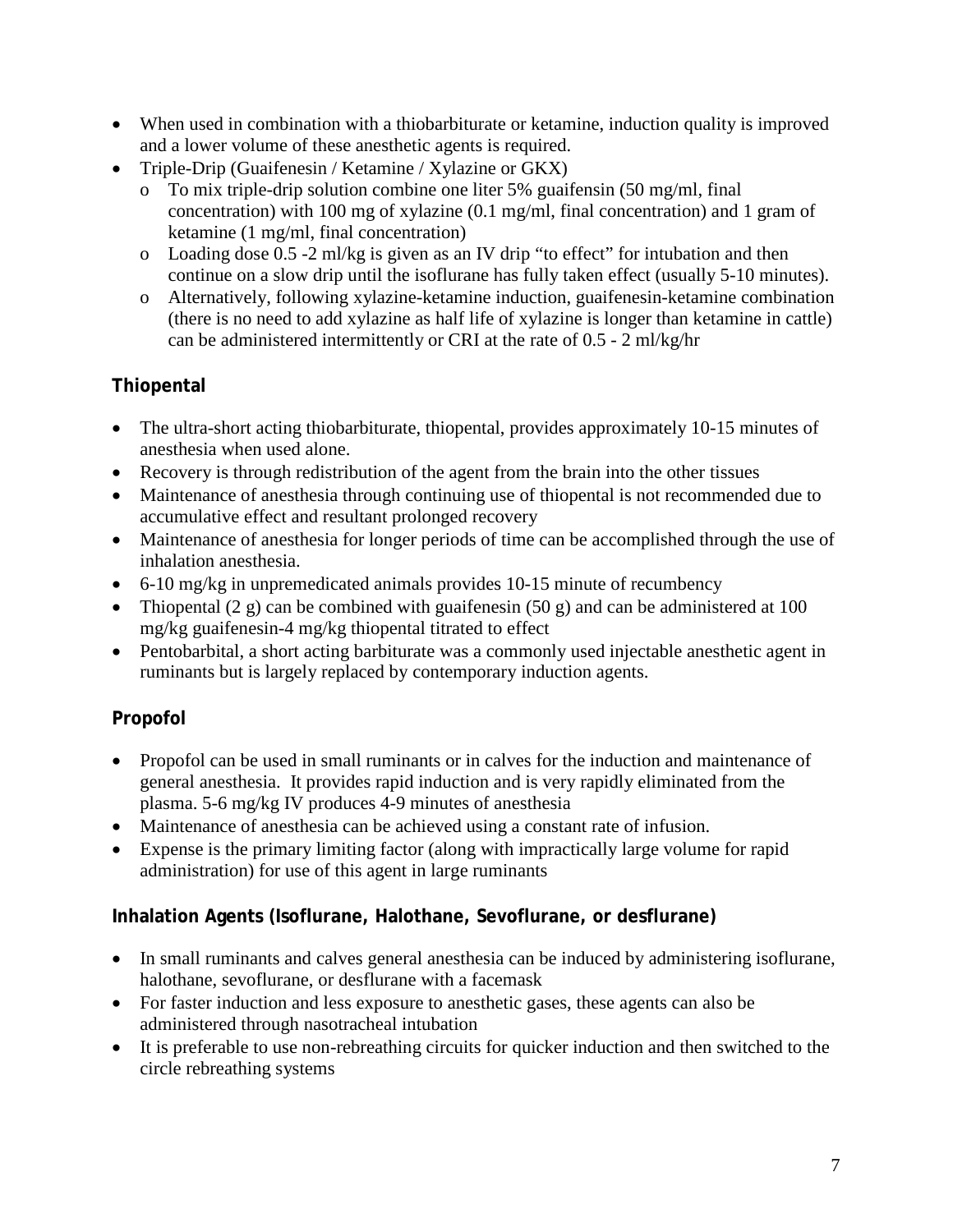| Comb. #        | Premedication     | <b>Dose</b><br>mg/kg | Induction agents    | <b>Dose</b><br>mg/kg |  |
|----------------|-------------------|----------------------|---------------------|----------------------|--|
| $\mathbf{1}$   | Xylazine          | 0.1                  | Ketamine            | 2                    |  |
| $\overline{2}$ | Xylazine          | 0.05                 | Diazepam            | 0.05                 |  |
|                |                   |                      | Ketamine            | $\mathbf{2}$         |  |
| 3              | Xylazine          | 0.05                 | Ketamine            | $\overline{2}$       |  |
|                | Butorphanol       | 0.02                 |                     |                      |  |
| $\overline{4}$ | Xylazine          | 0.03                 | Diazepam            | 0.05                 |  |
|                | Butorphanol       | 0.02                 | Ketamine            | $\overline{2}$       |  |
| 5              | Xylazine          | $0.05 - 0.1$         | Guaifenesin         | 100(G)               |  |
|                | $±$ Butorphanol   | 0.02                 | followed by         | or "to effect"       |  |
|                |                   |                      | ketamine bolus      | 1(K)                 |  |
| 6              | Xylazine          | $0.05 - 0.1$         | Guaifenesin 50 g    | $100(G) - 4(T)$      |  |
|                | $\pm$ Butorphanol | 0.02                 | mixed with 2 g      | or "to effect"       |  |
|                |                   |                      | thiopental followed |                      |  |
|                |                   |                      | by thiopental bolus | 2(T)                 |  |
| $\overline{7}$ | Xylazine          | $0.05 - 0.1$         | Guaifenesin 50 g    | 100(G)               |  |
|                | $±$ Butorphanol   | 0.02                 | mixed with          | 2(K)                 |  |
|                |                   |                      | 1 g ketamine and    | 0.2(X)               |  |
|                |                   |                      | 100 mg xylazine     | "to effect"          |  |
|                |                   |                      | followed by         |                      |  |
|                |                   |                      | ketamine bolus      | 1                    |  |
| 8              | Detomidine        | 0.01                 | Guaifenesin 50 g    | $100(G) - 4(T)$      |  |
|                | $\pm$ Butorphanol | 0.02                 | mixed with 2 g      | or "to effect"       |  |
|                |                   |                      | thiopental followed |                      |  |
|                |                   |                      | by thiopental bolus | 2(T)                 |  |

*Table1 Sample doses for injectable anesthetics in the cattle*

## **Endotracheal intubation**

- Tracheal intubation with a cuffed endotracheal tube provides a patent (secure) airway and prevents aspiration of saliva and ruminal contents if regurgitation occurs.
- Following sternal recumbency, a mouth gag is placed to widen the animal's oral oprening
- In adult cattle, a tracheal guide tube is passed down through blind digital palpation and ET tube is placed over the guide
- In sheep, goats, calves, and llamas, visualization of airway is limited due to narrow opening of the mouth. Use of customized long laryngeal blade and stylet can be very useful to facilitate the intubation.

#### *Figure 2 An ET tube is being introduced over the polyethylene urinary catheter pre-placed into the trachea*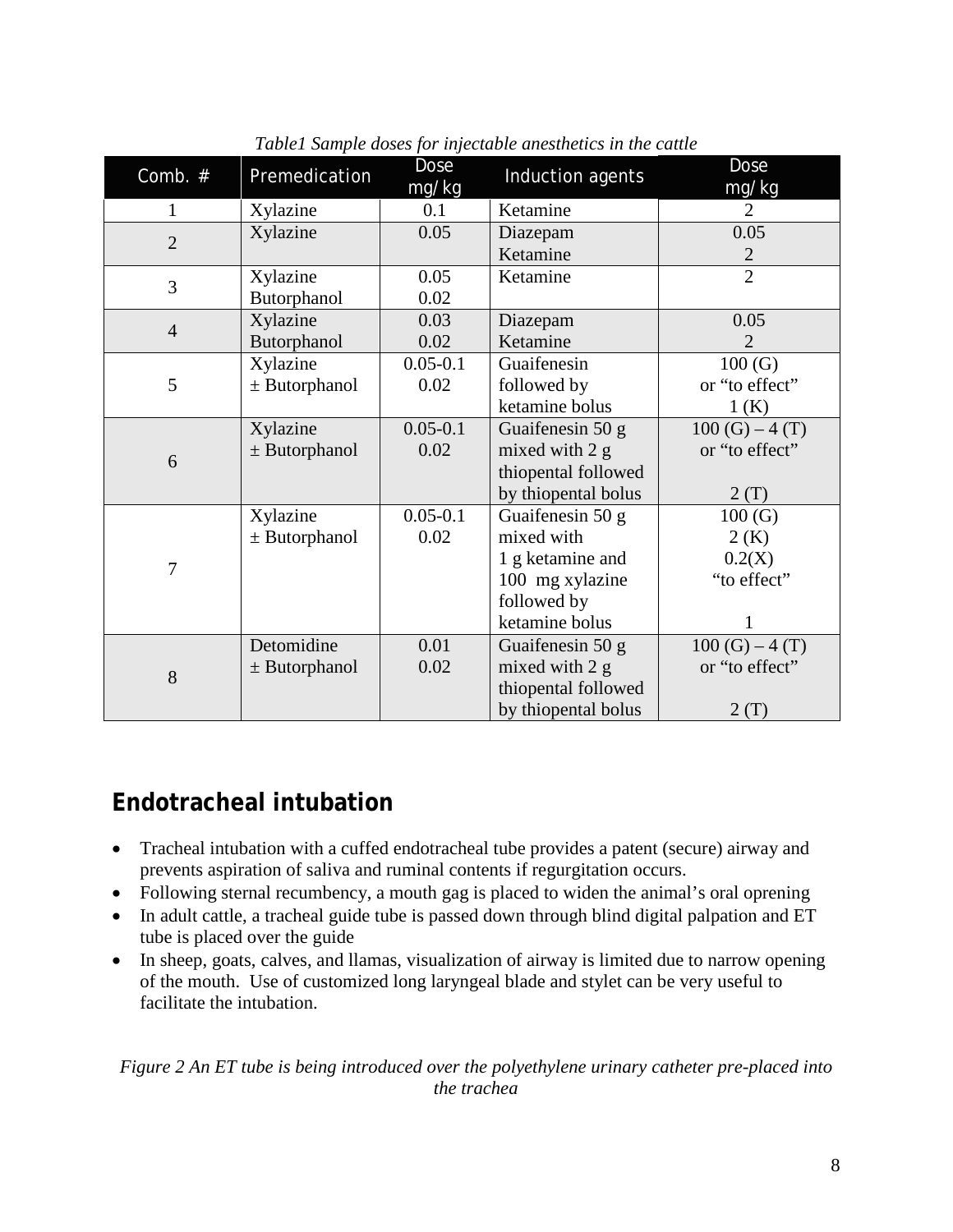

- The laryngeal spasm is not uncommon in small ruminants and llamas to tactile stimulation. Topical desensitization of the larynx with use of lidocaine can be helpful to limit this.
- Nasotracheal intubation can be an alternative in difficulty of orotracheal intubation
- Following intubation, correct placement can be confirmed by feeling air coming out of the ET tube in synchrony of movement of the chest. If available, reading of  $CO<sub>2</sub>$  by a capnogrpahy is a useful method to confirm the correct position of the tube

*Figure 3 A cuff is being inflated immediately following intubation to protect the airway*



| Body weight (kg)               | $30$     | 30-40    | $60 -$<br>100 | $100 -$<br>200 | $200 -$<br>300 | $300 -$<br>400 | 400-<br>600 | >600      |
|--------------------------------|----------|----------|---------------|----------------|----------------|----------------|-------------|-----------|
| Endotracheal tube<br>size (mm) | $4 - 10$ | $8 - 12$ | $10 - 14$     | $12 - 16$      | $14 - 20$      | $16-22$        | $22 - 26$   | $26 - 30$ |

*Table 2 Endotracheal tube sizes based on weight*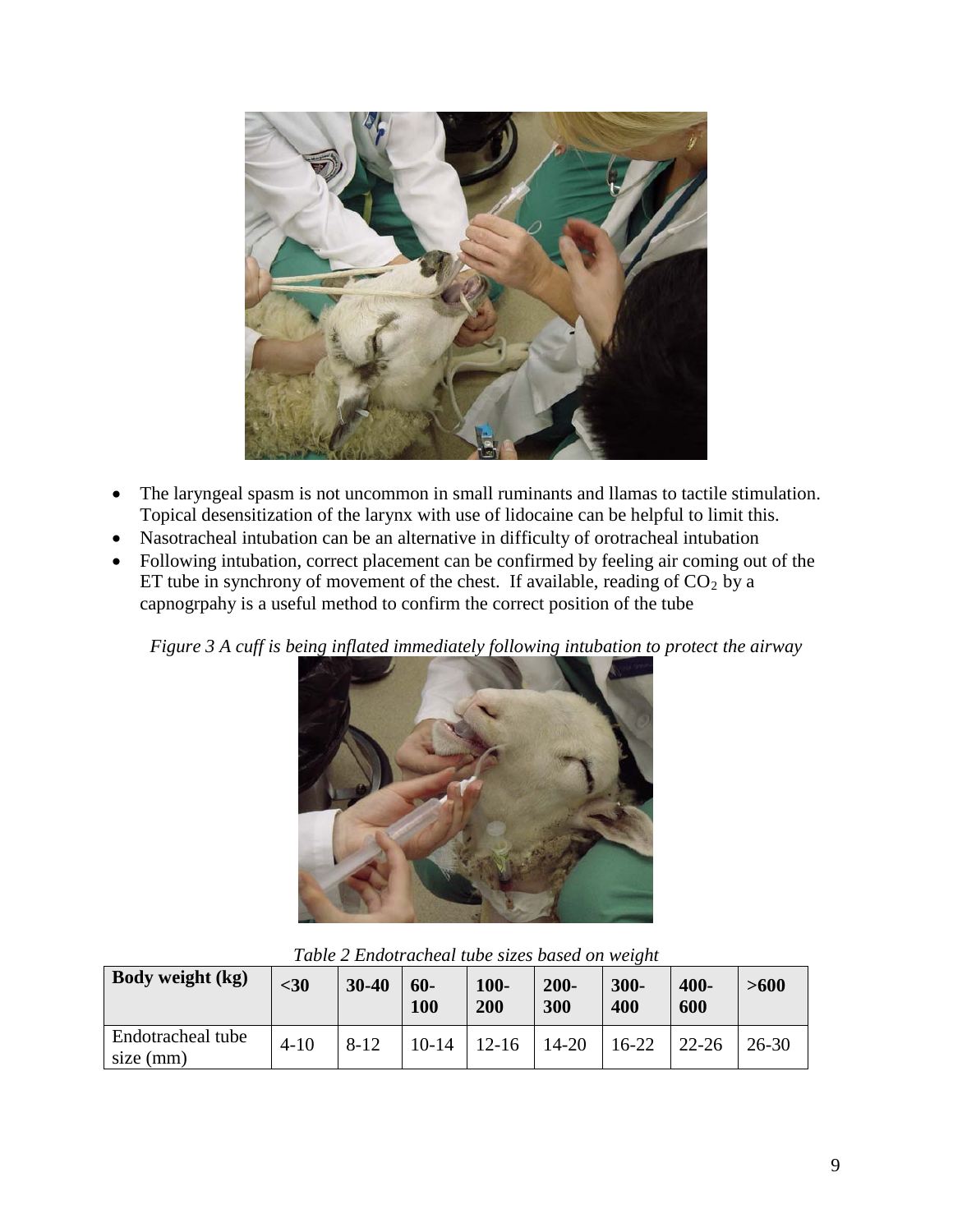## **Maintenance**

**Inhalation anesthesia is the method of choice for maintaining anesthesia for prolonged procedure. Intravenous techniques can be used for a short anesthetic procedure.**

### **Inhalational anesthesia**

- Halothane, isoflurane, sevoflurane, and desflurane are available,
- Because of economic implications, halothane used to be the most widely used inhalant but it is no longer marketed, and isoflurane has become the most commonly used inhalant.
- Problems associated with inhalation anesthesia occur more frequently and in greater magnitude than in small animals, with more pronounced hypotension, hypoventilation, and reduction of cardiac output
- More dramatic consequence to the operation is likely if anesthetic plane is not well controlled

#### **Nitrous oxide**

- Analgesia from  $N_2O$  reduces inhalational anesthetic requirement therefore less cardiovascular depression.
- However, even with 50 % oxygen and 50 % nitrous oxide mixture hypoxemia is common probably due to the nitrous oxide dissolving into gaseous space such as GIT and leading to the V/Q mismatches (the magnitude of this abnormality increases with body size and duration of recumbency).
- Use of this agent is not recommended in this species

### **Halothane (Fluothane®)**

- 1 MAC halothane in cattle is 0.8 %
- Vapor setting is at 5% (2.5-4 % in small ruminants) at induction with oxygen flow at 20 ml/kg/min and is reduced between 1-3 % during the maintenance with oxygen flow at 10 ml/kg/min
- Always administered via endotracheal tube after induction of anesthesia with injectable drugs.
- As anesthesia is deepened by increasing halothane concentration, CO and arterial pressure decrease further. HR usually remains constant.

#### **Isoflurane (Aerrane®, Forane®, IsoFlo®)**

- Used to be much more expensive than halothane, but the price has come down substantially for the past few years, so more frequently used
- Quicker anesthetic stabilization and more rapid recovery
- 1 MAC in cattle is 1.3%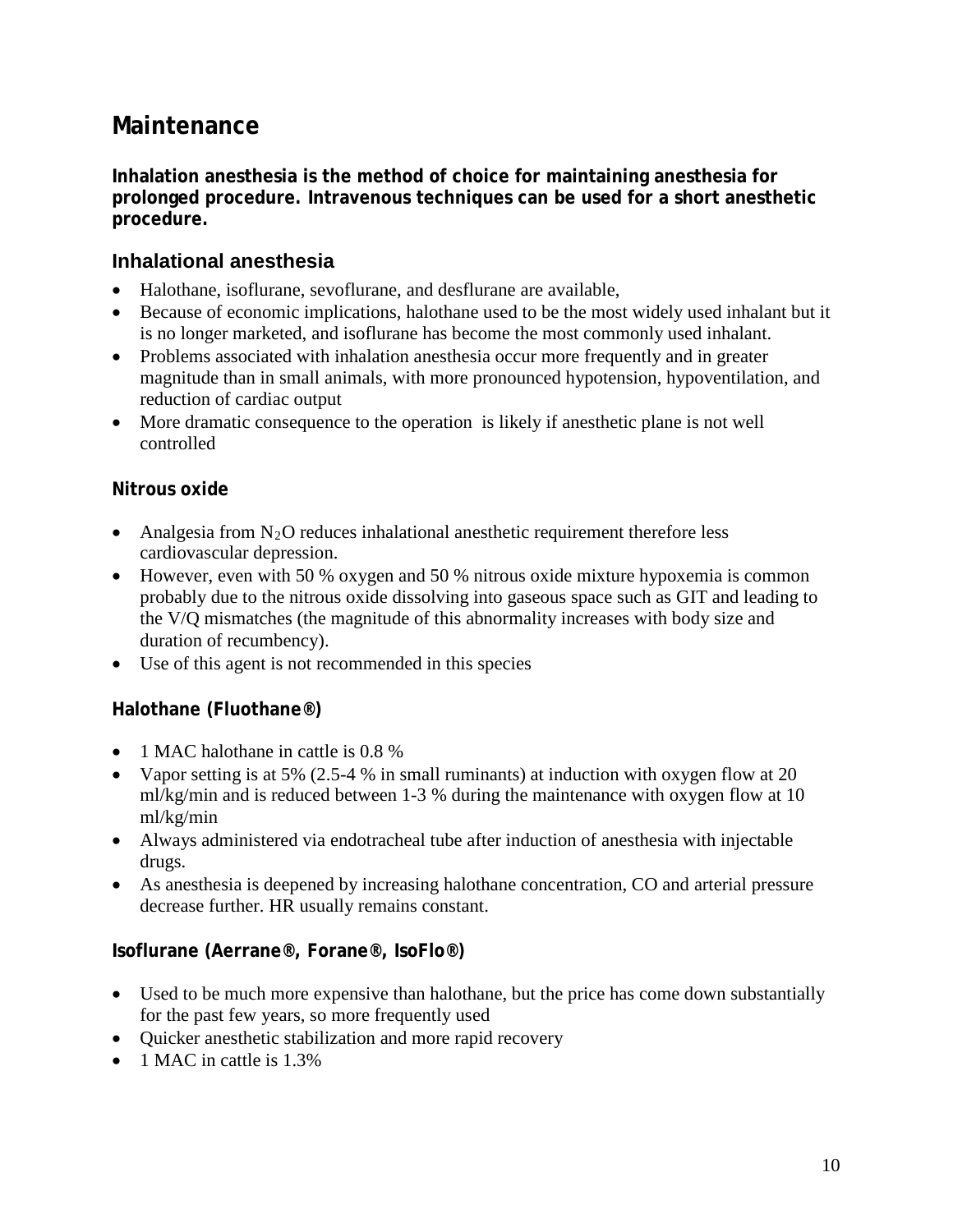- Vapor setting is at 5% (3-4 % in small ruminants) at induction with oxygen flow at 20 ml/kg/min and is reduced between 1.5-3 % during the maintenance with oxygen flow at 10 ml/kg/min
- Isoflurane, similar to halothane, induces a dose-dependent cardiovascular depression.
- Isoflurane causes more peripheral vasodilation than halothane, which is responsible for a low arterial blood pressure, but tissue looks more bright and pinky indicating better perfusion.
- Isoflurane is less prone to cause arrhythmia compared to halothane

### **Sevoflurane (Ultane®)**

- Anesthetic induction, recovery, and intraoperative modulation of anesthetic depths to be notably faster than halothane and isoflurane.
- More expensive than halothane and isoflurane, but it is getting cheaper.
- [Sevoflurane](javascript:fileName=) (1 MAC = 2.3 %) is less potent than [halothane](javascript:fileName=) or [isoflurane,](javascript:fileName=) but more potent than [desflurane](javascript:fileName=)
- [Sevoflurane](javascript:fileName=) induces dose-dependent cardiovascular depression to a degree similar to that of [isoflurane](javascript:fileName=)

### **Desflurane (Suprane®)**

- Lower blood/gas partition coefficient than the inhalants mentioned above, so control of anesthetic depth is relatively quick
- The least potent among the volatile anesthetics in clinical use  $(MAC = -8\%)$
- Cardiovascular effects of [desflurane](javascript:fileName=) are similar with those of [isoflurane](javascript:fileName=)
- Expensive as sevoflurane, and requires electronically controlled vaporizer which adds to the inconvenience

## **Total Intra-venous Anesthesia (TIVA)**

- The triple drip as described above (combination of xylazine, ketamine, and guaifenesin) can be used to induce anesthesia with a single bolus dose, and then to maintain anesthesia using constant rate infusion
- If xylazine and ketamine is used for induction, then, guaifenesin can be combined just with ketamine (double drip) for maintenance (ketamine has a shorter half life than xylazine in cattle)
- These combinations are associated with minimal cardiopulmonary depression. However, there are two main limitations to continued administration of intravenous anesthetics; the arterial oxygenation and prolonged recovery.
- IV anesthesia should not be prolonged beyond 45 minutes in an adult cattle without supplying with oxygen to breathe and means of ventilatory support
- Propofol is non-accumulative, so can be used for prolonged procedure, but very expensive
- Tight anesthetic depth control is harder with TIVA so abrupt awakening during anesthesia is more likely if one is not familiar with the technique (inhalant anesthetic provides advantage in this respect as by monitoring anesthetic concentration in breathing gases, one can control anesthetic depth better)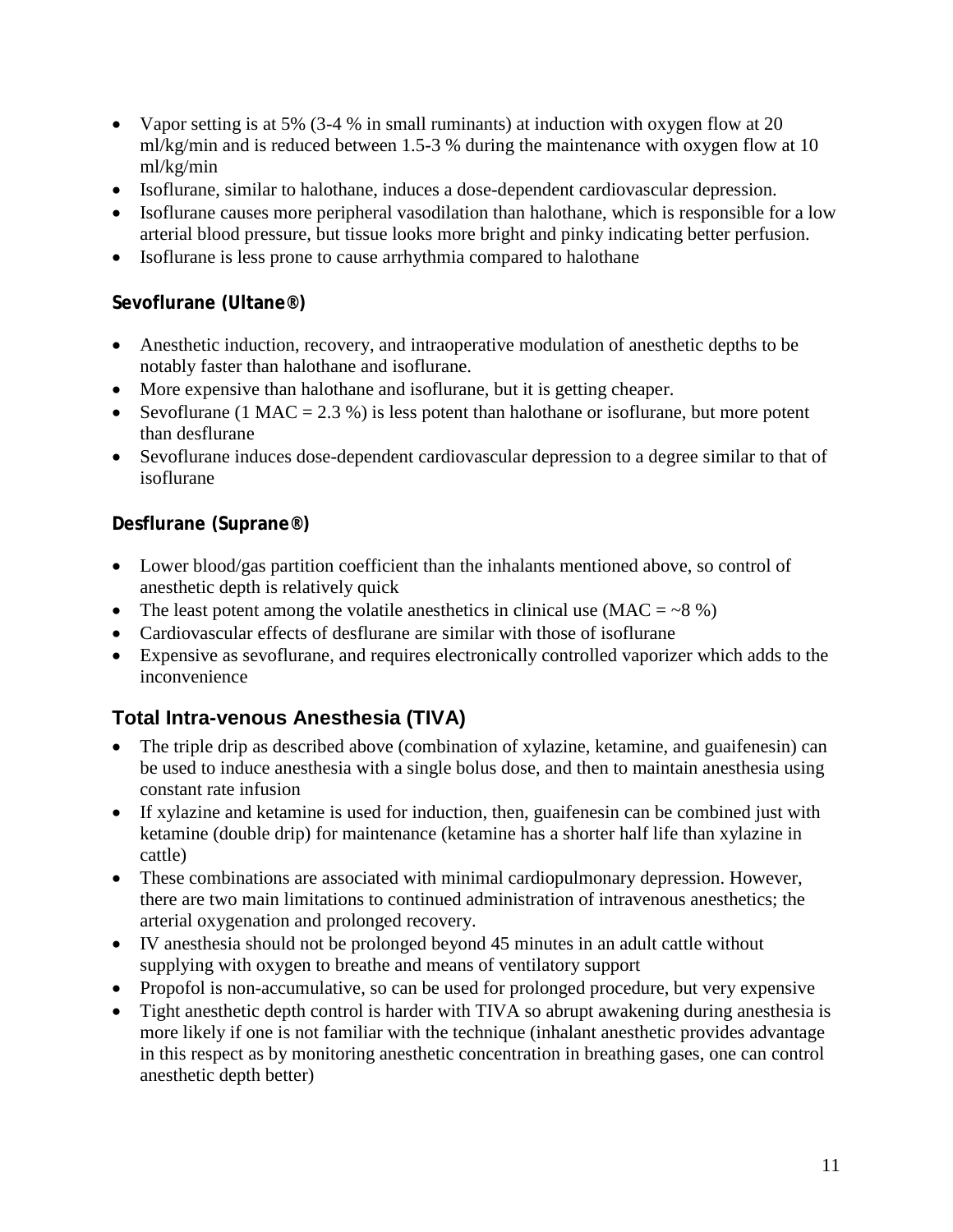# **Monitoring**

- Anesthetic monitoring is important to maintain a proper plane of anesthesia and to prevent excessive insult to the cardiovascular, respiratory, and central nervous systems.
- Anesthetic depth can be measured by observation of the following signs: physical movement or jaw chewing in response to stimulation, eye position and degree of muscle tone, and presence or absence of palpebral reflexes etc. There are some differences in the eye position in the ruminants. The eyes rotates ventrally as anesthesia deepens rather than rotating rostroventrally and only the sclera is seen; it then rotates centrally during deep anesthesia



#### *Figure 4 Testing palpebral reflex to assess anesthetic depth*

- Variables used to monitor the cardiovascular system include heart rate, pulse pressure, mucous membrane color, and capillary refill time.
- Direct blood pressure measurement can provide continuous hemodynamic status of the animal and can be easily accomplished through catheterizing the auricular artery.
- The ECG is useful to monitor cardiac dysrhythmias.
- The respiratory system is evaluated by monitoring respiratory rate and volume.
- It can be estimated by observing the emptying of the rebreathing bag of the anesthetic machine during respiratory cycles.
- Pulse oximetry and/or arterial blood gas analysis provide information of the ventilatory efficiency
- Ocular reflexes are used to monitor the central nervous system. The palpebral reflex is lost at light planes of anesthesia in ruminants, so it is of little value during anesthesia of these species.
- Ophthalmic ointment should be applied to the eyes during anesthesia to prevent corneal injury.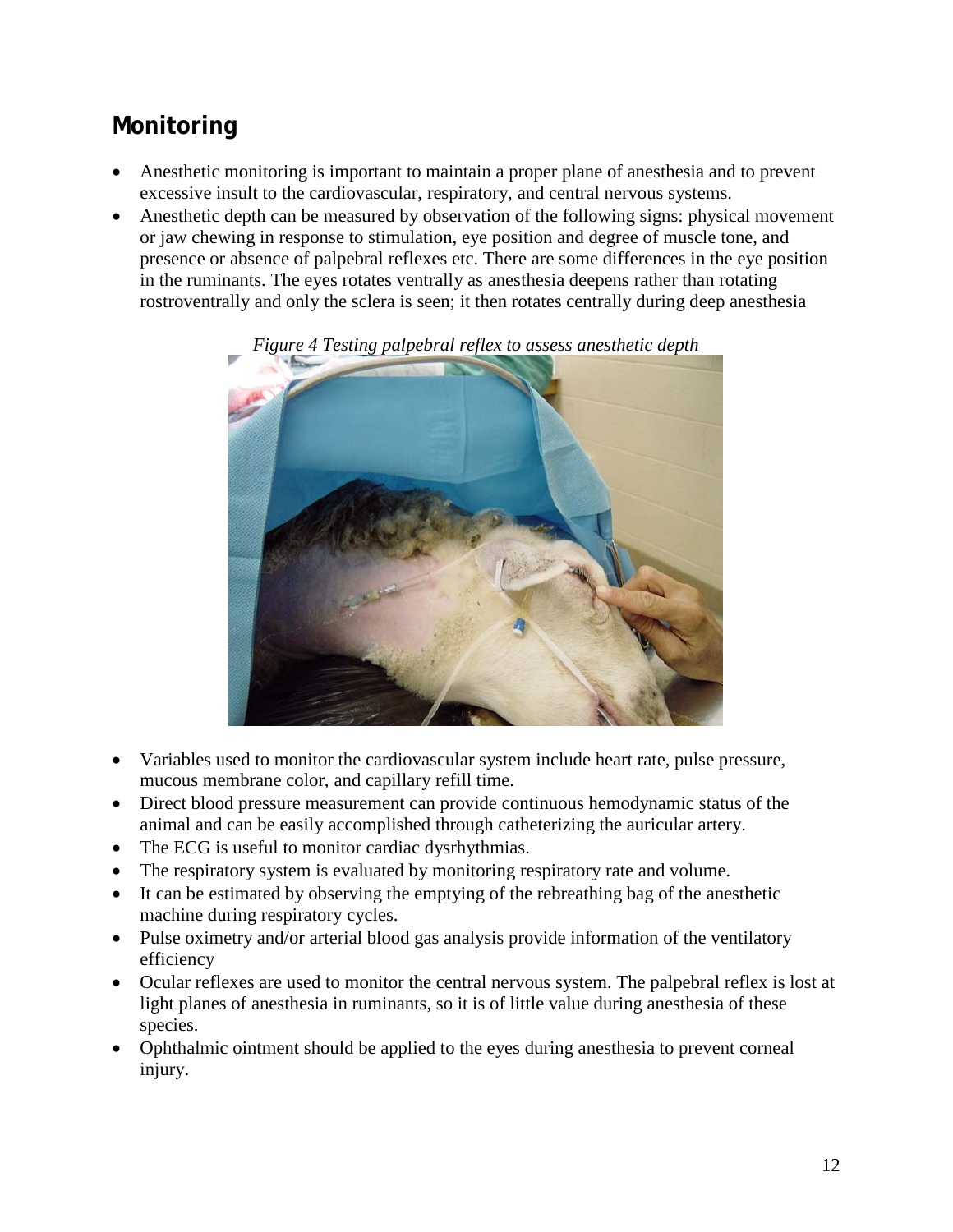• Body temperature is also an important parameter to monitor during anesthesia. Because of the tendency for anesthetized animals (more so in small ruminants) to lose body heat, supplemental heat sources are often required to maintain adequate body temperature (100-  $103°F$ ).

## **Perioperative pain management**

- Assessment of pain in ruminants can be difficult because of their stoic nature.
- Behavioral changes associated with pain include decreased appetite, sluggishness, indifference to the surrounding, and avoiding human contacts.
- Changes of body temperature, respiratory rate, heart rate, and blood pressure can also be used to assess pain. These signs, however, are not always reliable indicators of pain.
- Due to the difficulty of accurately determining pain levels in ruminants, the routine use of analgesic therapy prior to and following painful or surgical procedures is recommended.
- Several types of drugs have been used to provide analgesia in ruminants including opioids,  $\alpha$ 2-adrenergic agonists, local anesthetics, and nonsteroidal anti-inflammatory drugs (NSAID's).
- Significant variations exist in regards to duration of action and quality of analgesia provided by these agents.

# **Recovery**

- Ruminants seldom attempt to stand up and remain in sternal recumbency until able to stand
- Position in sternal recumbency with a pad placed under the mandible with the mouth end below the level of the larynx to drain saliva/regurgitants and prevent aspiration



*Figure 5 Sternal recumbency with the head lowered during recovery*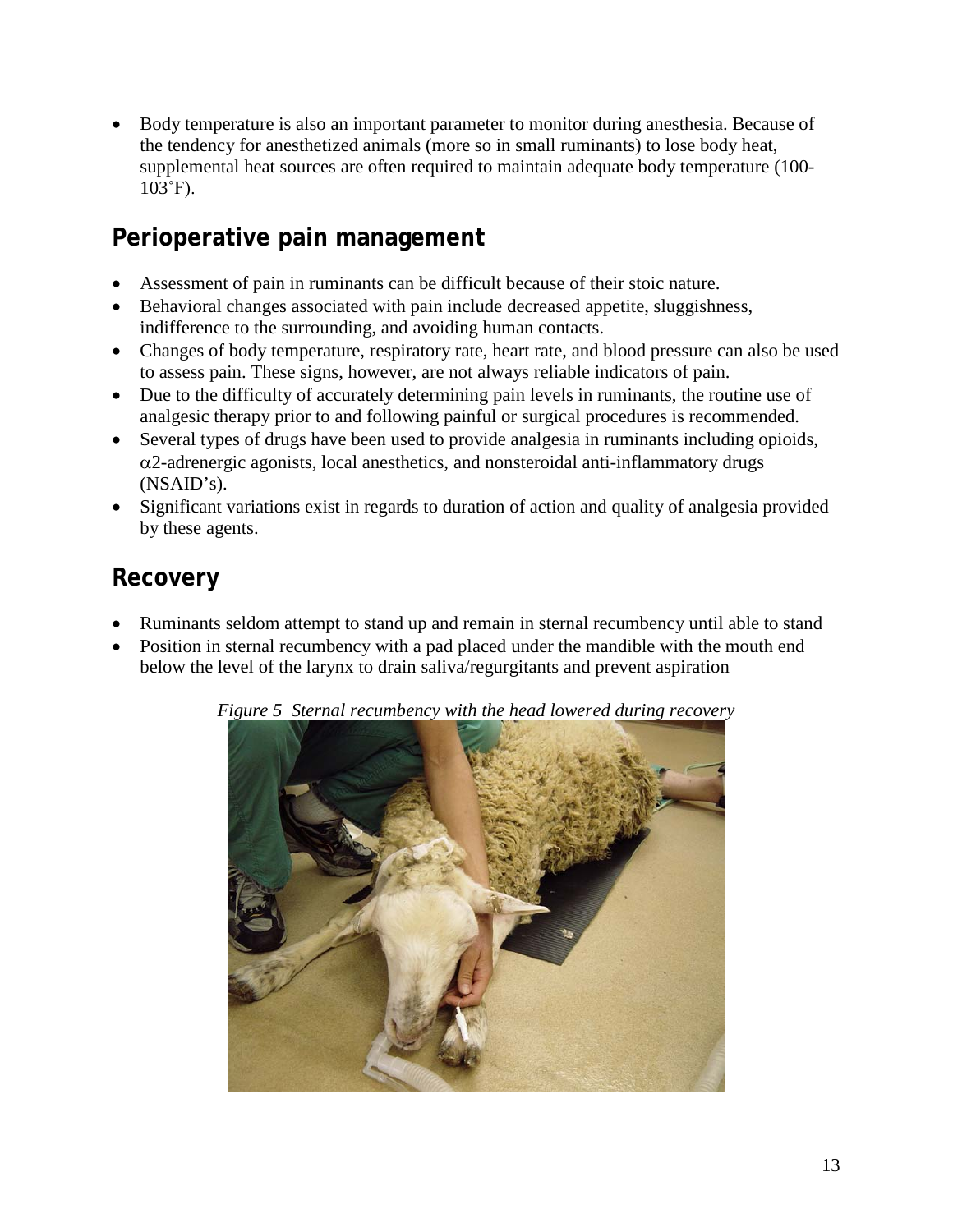• Regurgitation in ruminants is always a possibility and therefore the ET tube cuff must remain in place as inflated



*Figure 6 A llama in sternal recumbency during recovery*

- If animal does not show sign of getting light for longer than 20 minutes, reversal can be considered. Tolazoline  $0.2 - 1.0$  mg/kg can be given titrated to effect IV
- Extubation can be attempted with return of strong swallowing reflex and muscle tone
- Close observation should be continued to avoid the animal returning to sleep and potential danger of developing aspiration until the animal is on its feet

## **SWINE ANESTHESIA**

## **Introduction**

- Pigs range in size from small newborns to adult boars weighing about 350 kg, and methods of restraint and for administration of anesthesia must be varied accordingly
- Although pigs are easily trained, handled and restrained, some pigs can be extremely difficult to control
- In general pigs are good subject for general anesthesia. They do not become violently excited, despite loud squeals they produce, and it does not seem to increase the epinephrine release induced dysrhythmias, and the recovery is usually calm.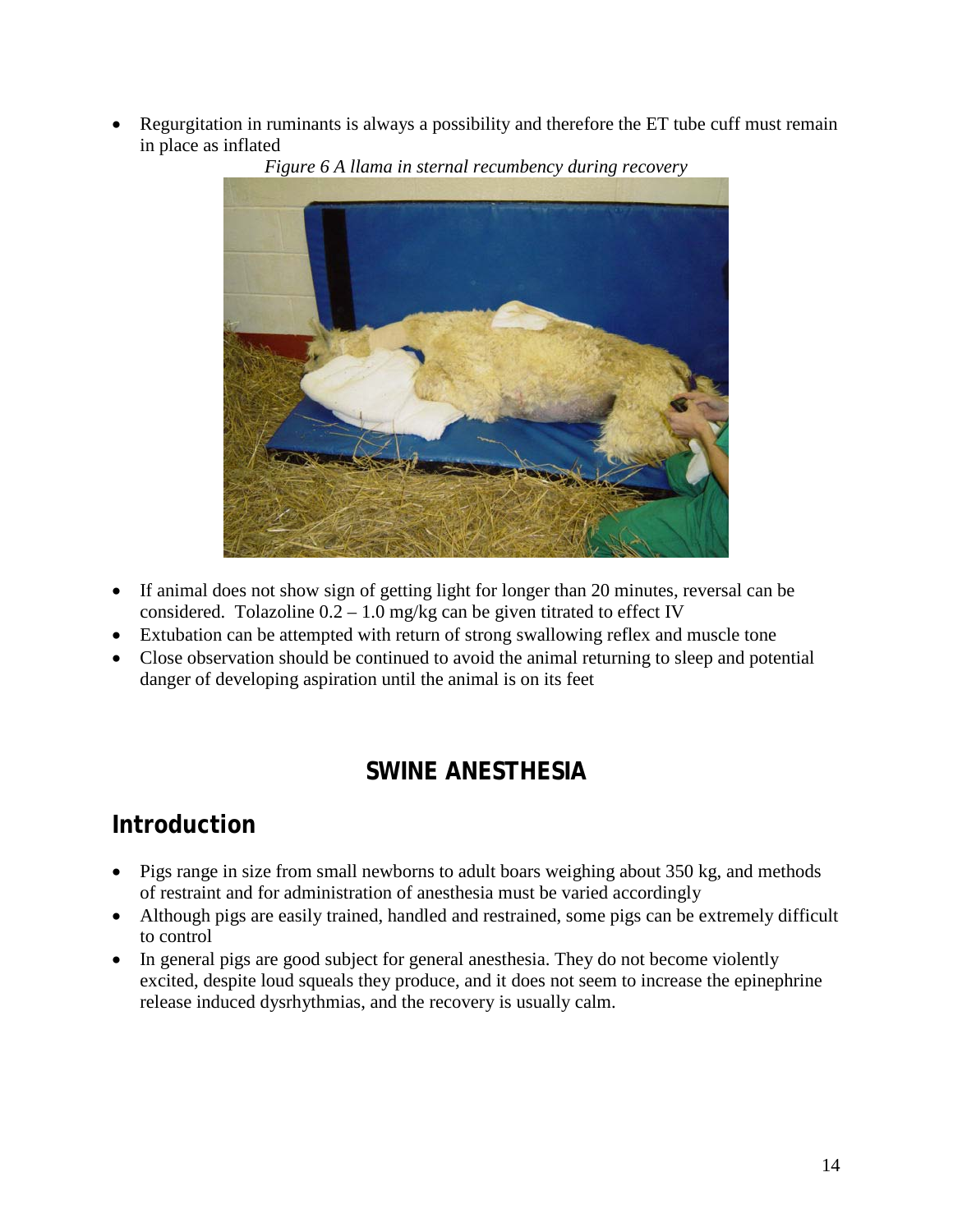*Figure 7 Pigs may resent human handling and it may present difficulty in effective premedicating*



# **Drug administration**

- Intravenous injections are best made into one of the auricular veins in the external aspect of the ear-flap
- The ear vein is not suitable for injecting large volumes of fluids, and surgical cut-down of jugular vein may be necessary
- Cephalic vein can be used although direct visualization is difficult due to skin thickness, but most experienced handlers do well with blind attempts
- For intramuscular injection of drugs neck muscles are usually used. In large pigs (or potbellied pig), long needle must be used to have the injected drug to reach into muscle tissue. Rear limb may be preferred injection site in large pigs (or pot-bellied pig) to avoid injecting drugs into the deep fat in the neck

# **Anesthetic induction**

- Just as in other domestic species balanced anesthetic technique is the most common approach
- Combination of alpha 2 agonists with dissociatives IM, IV
	- o Xylzine-Ketamine, Medetomidine-Ketamine
	- o Much less sensitive to alpha 2 agonists than other species
- Combination of benzodiazepines with disscoiatives IM, IV o Ketamine-Midazolam, Ketamine-Diazepam
- Telazol ( $\pm$  Ketamine and Xylazine; Ketamine and Medetomidine) IM, IV
- Thiopental, Propofol IV etc.
- Opioids such as butorphanol or morphine can be added to the above combination to enhance the degree of CNS depression and analgesia, and to spare maintenance agent requirements.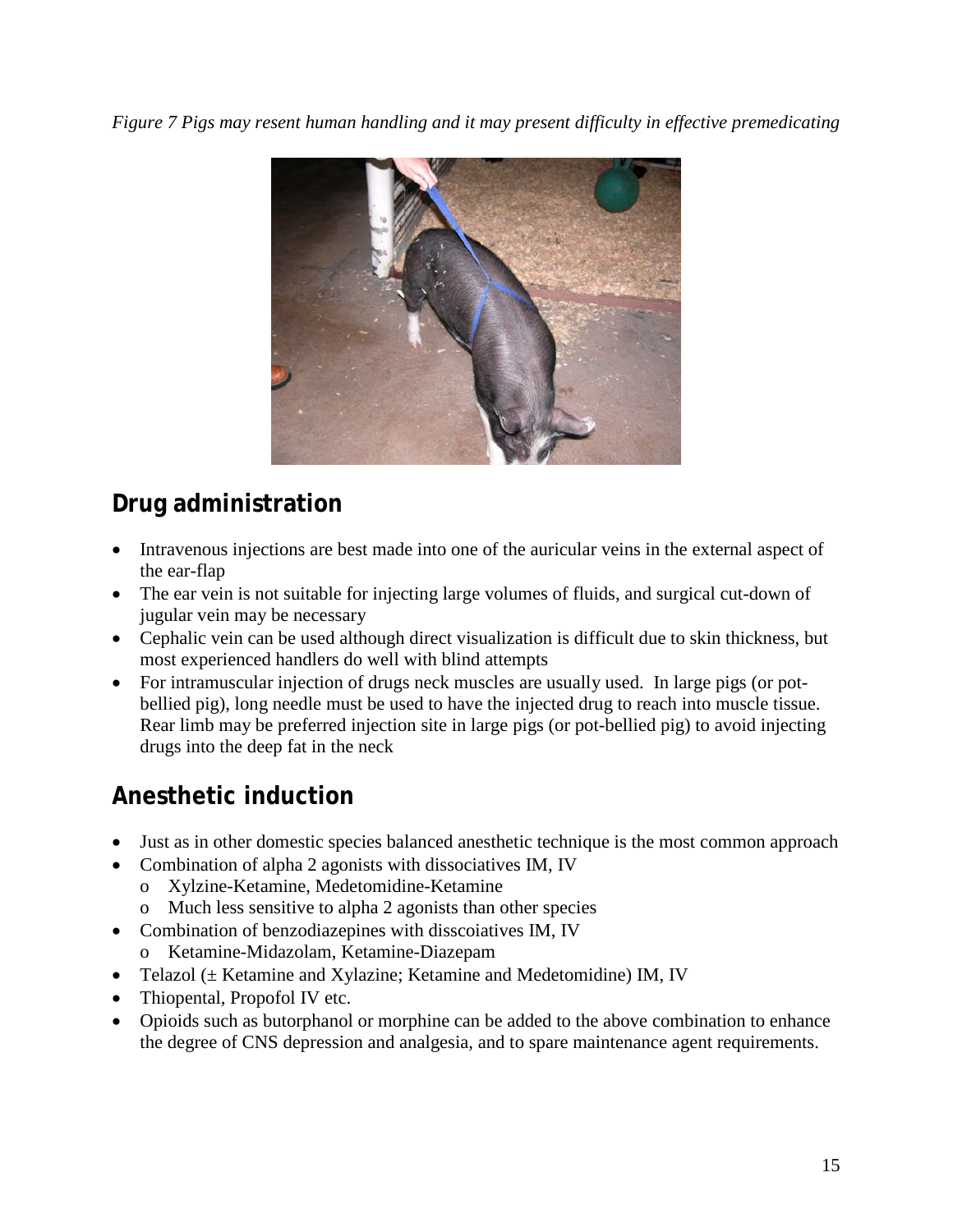# **Endotracheal intubation**

- Intubation is not easy in the pig.
- The shape and size of the head and mouth make the use of a laryngoscope difficult
- Laryngeal spasm is easily provoked so that intubation must be carried out under deep general anesthesia or with the aid of muscle relaxant or local anesthetic spray
- The size of ET tube when compared to those used in dogs of similar weight is unexpectedly smaller (e.g. 6 mm ID for a 25 kg pig)
- Introduction of the tube may be made easier by using stylet. Malleable metal stylet or plastic urinary catheter can be used
- Laryngoscopes made for man can be suitable for small pigs, but Rowson laryngoscope may be needed for large pigs to expose the larynx to view
- The rima glottis is extremely small and the larynx is set at an angle to the trachea, causing difficulty in passing the ET tube beyond the cricioid ring.
- The induced pig is usually placed in dorsal recumbency with the head and neck extended. The shape of larynx is unique in the pig so that flexing the neck will facilitate when the tube's progress arrested with re-angled tube end.
- When resistance to the advancement of the ET tube is met, the tube is rotated to 180 degree which should effectively introduce the tube beyond the ventral floor of the larynx and allow successful completion of the intubation

## **Anesthetic maintenance**

- Just as in the other domestic species maintenance of anesthesia for prolonged duration is best done with inhalation anesthesia
- Isoflurane, halothane, sevoflurane and desflurane all can be used, although halothane is the least desirable due to malignant hyperthermia.
- In farms, procedures such as C-section can probably be best performed under epidural or regional anesthesia.

# **Porcine malignant hyperthermia**

- Some strains and breeds suffer from a biochemical myopathy which manifests itself during general anesthesia
- Termed 'porcine malignant hyperthermia', this is characterized by development of muscle rigidity, tachypnea, tachycardia, a severe sustained rise of body temperature, hyperkalemia, respiratory acidosis and metabolic acidosis.
- Common breeds affected by this syndrome include heavy muscled show pigs such as Poland-China, Pietrain, Landrace, Large White, Hampshire. Some breeds are less susceptible and include Duroc breed.
- Dantrolene sodium, a skeletal muscle relaxant, given orally in doses of 2 to 5 mg/kg 6 to 8 hours before the induction of anesthesia, may prevent the onset of the syndrome in susceptible pigs and IV in doses of 2 to 10 mg/kg, has proved of some use in treating the established condition